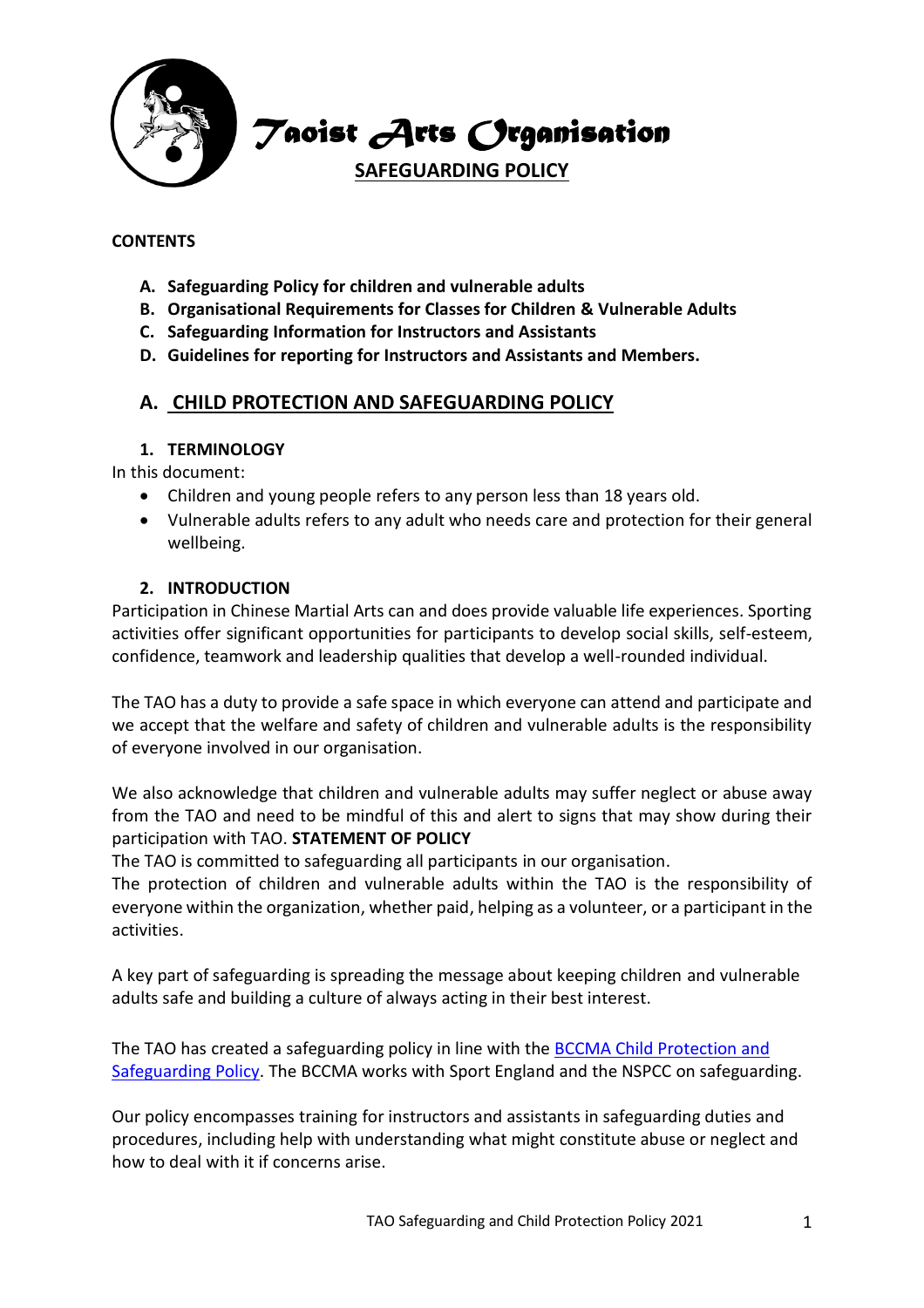Certificated safeguarding training is done as required by the BCCMA, along with the need to be cleared through the DBS, and both updated at least every 3 years.

Instructors and assistants will be responsible for cascading safeguarding information down to all members of their groups.

Our aim to ensure that any form of neglect or abuse is not tolerated, and is appropriately challenged and addressed.

## **Key Safeguarding Principles**

These are based on legislation, guidance and recognised good practice:

- Children, young people and vulnerable adults have the right to protection from neglect and all types of abuse, including physical, emotional and sexual abuse.
- TAO members have a responsibility for the protection of young people and vulnerable adults and for reporting concerns about their welfare or safety.
- If there is any conflict between the needs of the child or young person and those of the parents or carers, the needs of the young person are put first. A child or young person's welfare is the paramount consideration.
- Child and vulnerable adult protection must take account of the racial, linguistic, cultural and religious needs and differences of people and families.
- Children, young people and vulnerable adults are listened to and taken seriously, whatever their level of development or communication.
- Children, young people and vulnerable adults' wishes and feelings are taken into account and they are involved in decisions about their future in ways appropriate to their age and understanding.
- Work with the children, young people and vulnerable adults is sensitive to their particular needs and circumstances.
- All children, young people and vulnerable adults are treated with respect and accorded full civil and legal rights.

Safeguarding and promoting the welfare of children, young people and vulnerable adults is defined as:

- Protecting them from maltreatment
- Preventing impairment of their health or development
- Ensuring that they grow up and remain in circumstances consistent with the provision of safe and effective care and
- Taking action to enable them all to have the best outcomes
- They must be protected from all forms of discrimination and abuse and treated equally, regardless of age, gender, race, culture, religion, language, sexual orientation or ability

The main pieces of legislation and guidance documents to be aware of include:

- The Children Act 1989 (1994)
- The Children and Social Work Act 2017
- The Safeguarding Vulnerable Groups Act 2006
- Keeping Children Safe in Education 2018
- Working Together to Safeguard Children 2018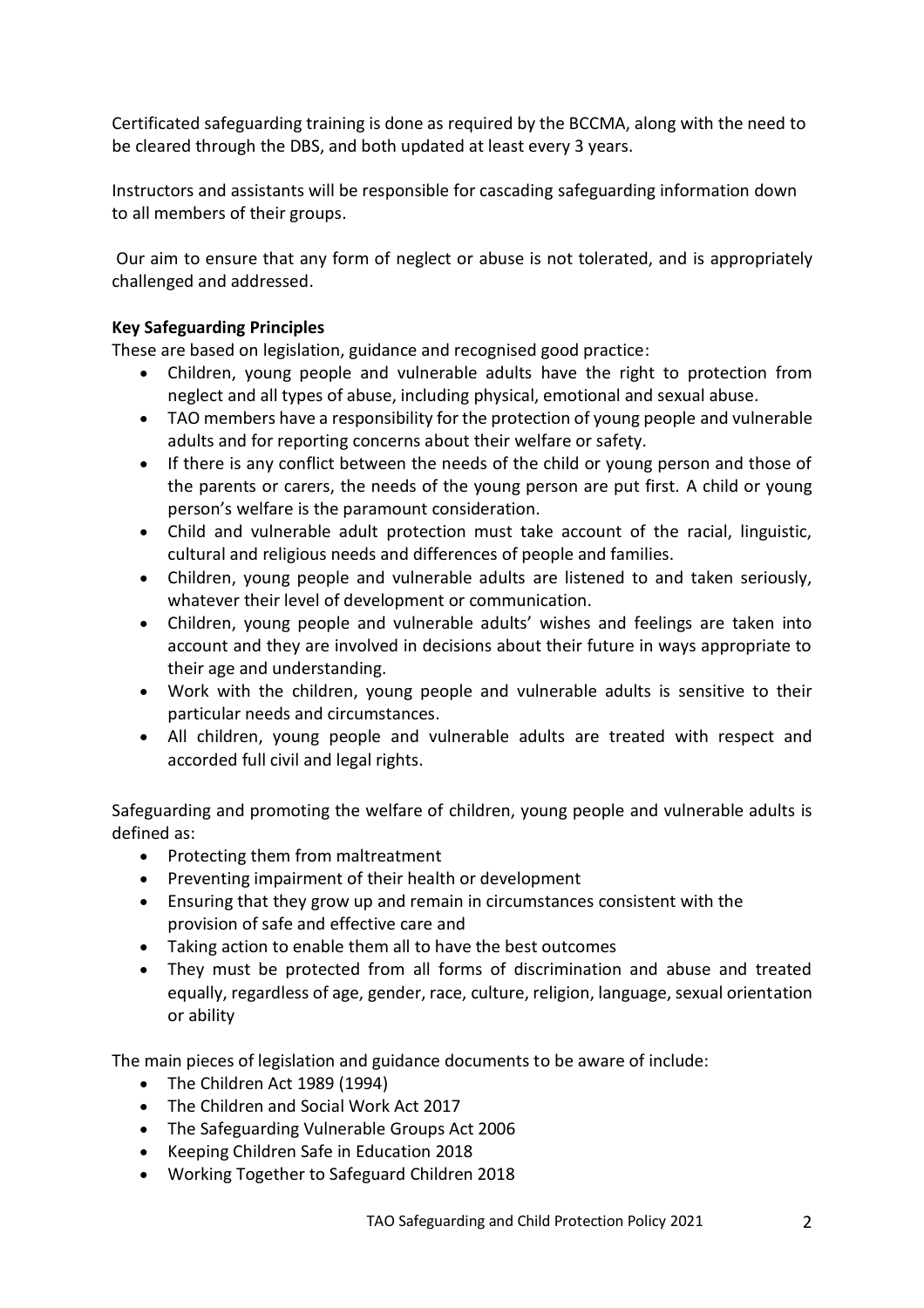- The Care Act 2014
- The Mental Capacity Act (MCA) 2005
- Deprivation of Liberty Safeguards, (DoLS) [added to MCA in 2009]
- Disclosing and Barring Checks (DBS)

Working Together to Safeguard Children is the statutory guidance that sets out the responsibilities that all organisations in England must fulfil to safeguard children and young people (which applies to anyone under the age of 18). It explains the need for local authorities (including the police and health services) and other relevant agencies to coordinate with each other, so they can appropriately respond to safeguarding concerns and promote children's welfare.

# *3. RESPONSIBILITIES OF INSTRUCTORS, ASSISTANTS and MEMBERS:*

It is not the responsibility of a member to decide whether a child, young person or vulnerable adult is being or has been abused.

It is their personal responsibility, however, to take action to protect them by following the prescribed procedures as set out on page 10.

Non-action is not an option in the protection of children, young people or vulnerable adults and they do have a duty to act.

It is also their responsibility to ensure that only those who need to be informed are told and that confidentiality is respected at all times.

Instructors have a responsibility to attend the safeguarding courses as recommended by the TAO; update as required by the TAO; know how and where to report a concern.

Instructors have a responsibility to help all members of their group to be aware of safeguarding issues and how they should respond if there are concerns.

## **4. RESPONSIBILITIES OF THE ORGANISATION:**

It is the responsibility of the TAO through the Committee to:

- Ensure that it's instructors are trained in procedures for dealing with allegations or legitimate suspicions of child, young person and vulnerable adult abuse
- Implement such policies to ensure the prompt and proper handling of such situations
- Monitor it's policy and practice and make improvements where practicable
- Arrange for 1 member to serve as Safeguarding officer (SO) and provide them with adequate training, resources and support
- Support will be available via the BCCMA Safeguarding Lead
- Co-opt the Safeguarding officer onto the committee.

# **6. RESPONSIBILITIES OF THE SAFEGUARDING OFFICER (S.O.)**

The SO will be responsible for advising and guiding Instructors and Assistants in relation to child protection procedures and ensuring the reporting procedures are properly observed.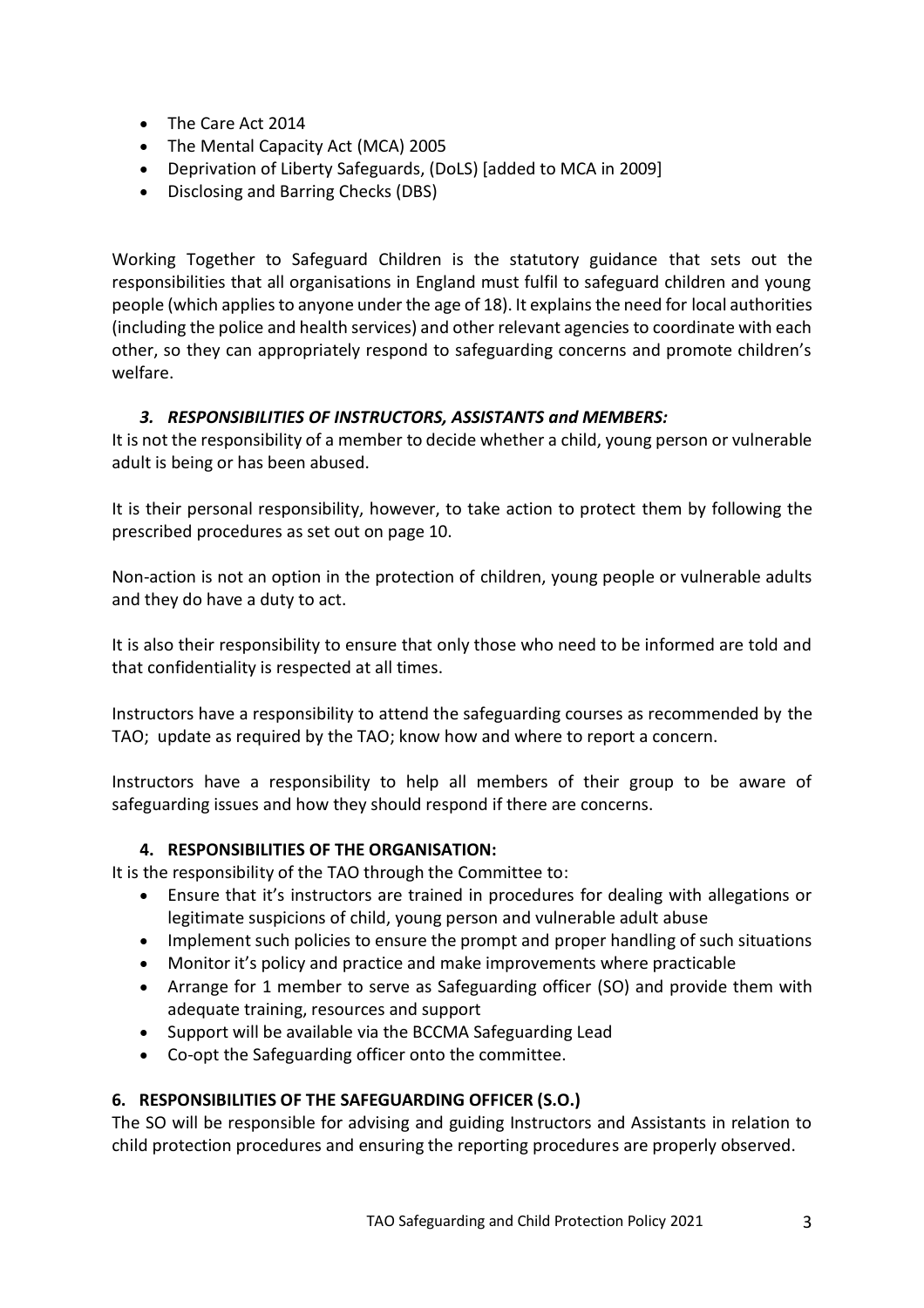The SO will advise on the next actions to take including on referrals to relevant authorities. The SO should and can seek support from the BCCMA Safeguarding Officer on any Safeguarding concerns raised within the Organisation and how they should be handled.

The SO will carry a mobile telephone for use where there are concerns about child, young person and vulnerable adult protection and this will be switched on at all times.

There is a designated Safeguarding email address on the TAO website for use to report concerns or ask about safeguarding issue. This email is linked directly to the SO's email so they can be immediately alerted to a concern.

Where abuse or bullying is alleged against a member of the TAO the SO will ensure that, where appropriate, the Organisation's internal complaints procedure is initiated and progressed through to a proper conclusion. The SO will monitor the performance of the Organisation's Safeguarding, child and vulnerable adult protection policy and anti-bullying policy and will report regularly to the Committee including making recommendations for improvements where necessary.

# **B. Organisational requirements for Classes for Children & Vulnerable Adults**

## **1. QUALIFICATION OF INSTRUCTORS**

The Instructor must be 18 years or older and **must have**:

- 1. Minimum 1st Tengchi grade in the art they are teaching
- 2. Safeguarding and child protection learning and certification
- 3. Enhanced DBS (Disclosure and Barring Service) clearance (where applicable)
- 4. Martial Arts First Aid Training
- 5. Minimum BCCMA National Governing Body level 2 coaching qualification
- 6. The express approval of the Technical Director for running a children's class or class with vulnerable adults – this needs to be an addition to the 'Request to Teach a Class' Form

It is expected that TAO instructors will have undertaken the appropriate training to coach: children; children and adults with disabilities; and adults, including vulnerable adults, where applicable.

## **2. ASSISTANTS**

The Instructor must have assistance from a member of the TAO at every class, or failing that a chaperone of the opposite gender. Ideally the assistant should have achieved a minimum of 3rd Pan and be of the opposite gender to the Instructor, however, where this is impractical, the Technical Director may authorise assistants with different training qualifications, provided the welfare of children or vulnerable adults is not compromised.

All TAO Instructor assistants must have DBS clearance and first aid certification [and be working towards the recommended safeguarding and coaching training]. They must be familiar with their responsibilities under this policy.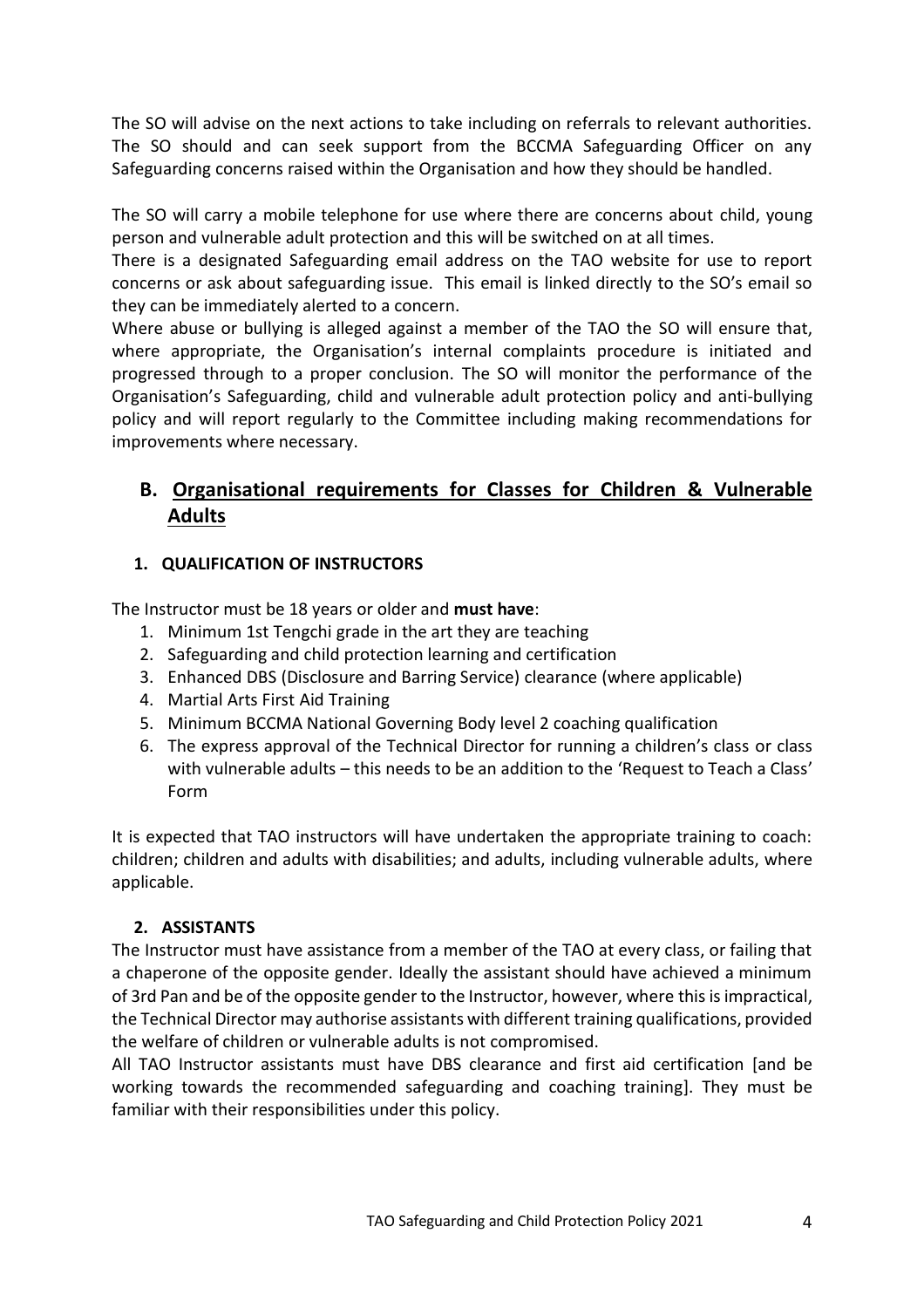## **3. CLASS PARTICIPANT RATIOS**

Ratios of adults to participants is determined by considering age of the participants, the type of activity and where the activity is taking place. For club training and external events the TAO adopts the BCCMA's recommended ratios [\(coach to participant ratios\)](https://bccma.com/wp-content/uploads/2015/06/Coach-to-participant-ratio-guidelines-2015.pdf):

| <b>Participant Age</b><br>Group: | <b>Competitive Programs</b><br>One coach to: | <b>Recreational classes</b><br>One coach to: |
|----------------------------------|----------------------------------------------|----------------------------------------------|
| 3-5 years old                    | Not Applicable                               | 6-8 participants                             |
| 6-11 years old                   | 6-8 participants                             | 8-10 participants                            |
| 12-16 years old                  | 6-8 participants                             | 8-10 participants                            |
| old $17 + \text{years}$ old      | 8-10 participants                            | 20 participants                              |

## **4. DBS CHECKS**

Both the Instructor and their Assistant must have passed the enhanced DBS check. Instructors must not work unsupervised with children or vulnerable adults until a satisfactory enhanced DBS check has been received.

## **5. FIRST AID**

The Instructor and the assistant must both hold current first aid certification.

## **6. INSURANCE**

The Instructor must hold the relevant insurance. No young person or vulnerable adult may participate in a class without current personal accident insurance.

## **7. WRITTEN CONSENT AND INFORMATION FROM PARENTS**

No person under 16 years of age may participate without the written consent of an adult with parental responsibility. This will include authorisation to act in loco parentis in an emergency, relevant medical history and details of emergency contact numbers all of which should be kept to hand at every class. (See form provided in instructors pack)

## **8. INFORMATION TO BE HELD IN CASE OF EMERGENCIES**

In addition to the information specified in the instructors' pack, those running classes for children and vulnerable adults should have the telephone number of the local social services and the local police to hand at every class.

# **9. SPECIAL CONSENTS for PHOTOS AND VIDEOS and THEIR USES**

Specific written consent must be obtained from the child and an adult with parental responsibility before children may be photographed, videoed or images of them may be published on the website or elsewhere in the Organisation's publications, or other publications or Social Media.

Images may only be used for the purposes signed for. If they are to be used somewhere else later, additional written consent is required.

Similar written consent must be obtained before a child is taken on any trip to participate in activities at a venue other than their regular training hall.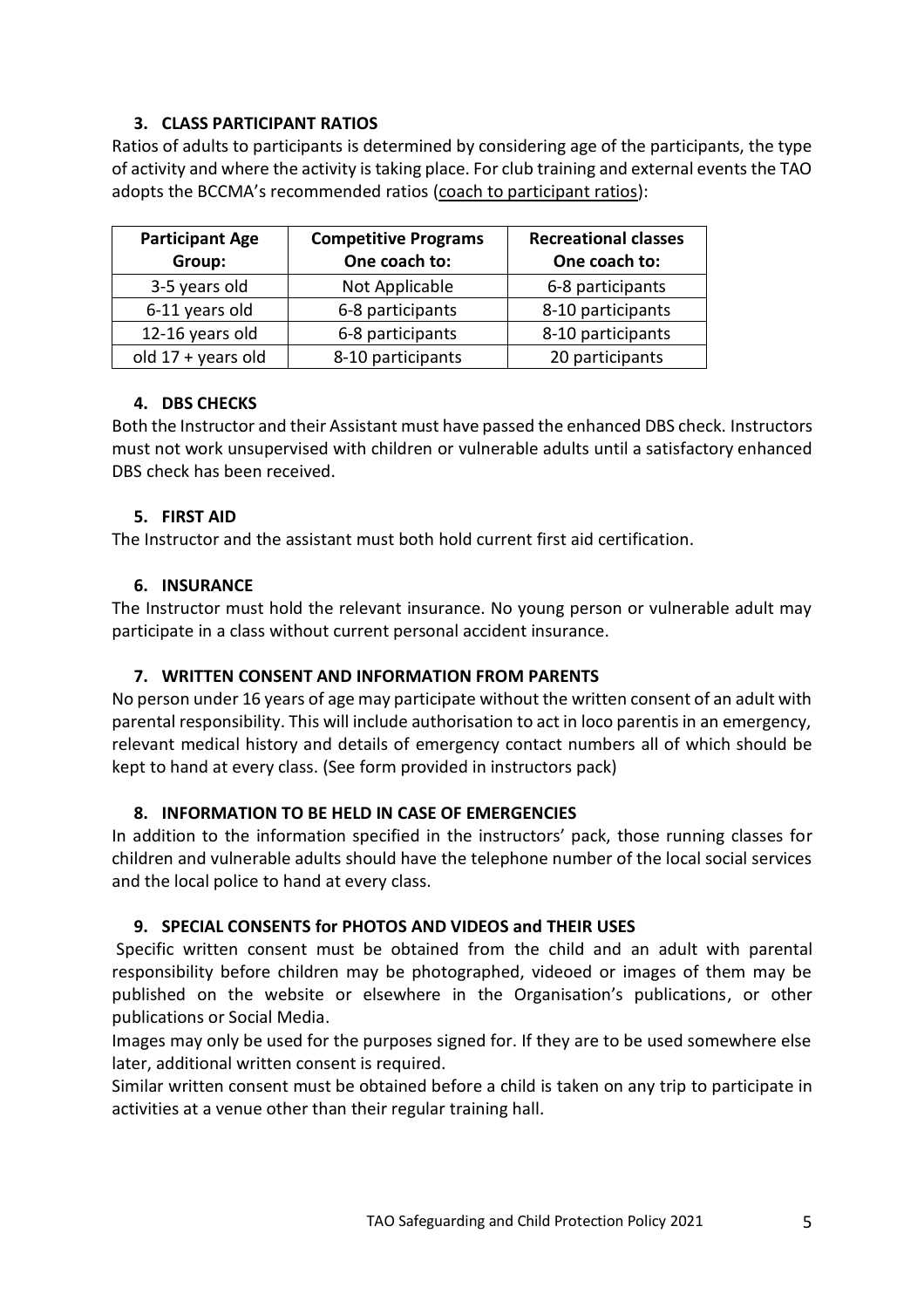When photographing / videoing an adult: seek specific consent from the adult, letting them know how exactly their image will be used. If they lack capacity to consent do not use their photo.

## **10. RISK ASSESSMENT FOR TRIPS**

When planning health and safety measures for any proposed trip, the organisers must ensure that Safeguarding and child protection issues are considered fully. (See forms provided in instructors pack).

## **11. BEST PRACTICE**

Instructors will:

- Inform participants of the Organisation's Child Protection and Safeguarding Policy and Anti-Bullying Policy in language they can understand
- Work to build relationships with children and vulnerable adults which encourage them to have confidence to bring any concerns to either the Instructor or the Assistant without fear of victimisation or reprisal
- Avoid situations where an adult is alone with a single child or vulnerable adult wherever possible
- Ensure parents and carers are aware of the Organisation's Policies, by directing them to the website.

# **C. CHILD PROTECTION INFORMATION FOR INSTRUCTORS AND ASSISTANTS**

## **1. UNDERSTANDING AND RECOGNISING ABUSE AND NEGLECT**

Abuse can and does occur in a wide range of settings, including sport. The effects of abuse can be so damaging, that they may follow a person into adulthood. For example, a person who has been abused as a young person may find it difficult or impossible to maintain stable, trusting relationships, become involved with drugs, experience mental health problems or self-harm. A child who has been neglected can experience serious impairment in their health and development.

## **2. PEOPLE WITH A DISABILITY**

People with a disability or impairment may be vulnerable to abuse or poor practice, since they may not be suitably able to express their concerns or protect themselves or understand what is happening. Instructors must avoid discrimination against people with a disability and must be vigilant in caring for these vulnerable people.

## **3. SAFEGUARDING AND CHILD PROTECTION**

Any adult working in the provision of Chinese martial arts for young people and vulnerable adults, in either a paid or voluntary capacity, has a duty of care to the young people, vulnerable adults and themselves to provide a safe and caring environment. It is vital that any coach, Instructor, official or any other person assisting with young people and vulnerable adults' activities has the ability to provide patience, understanding and encouragement. Understanding of individuals' development and the ability to communicate with them is more important than knowledge of Chinese martial arts. Children, young people and vulnerable adults have a right to protection from the potential threat of abuse. They must be protected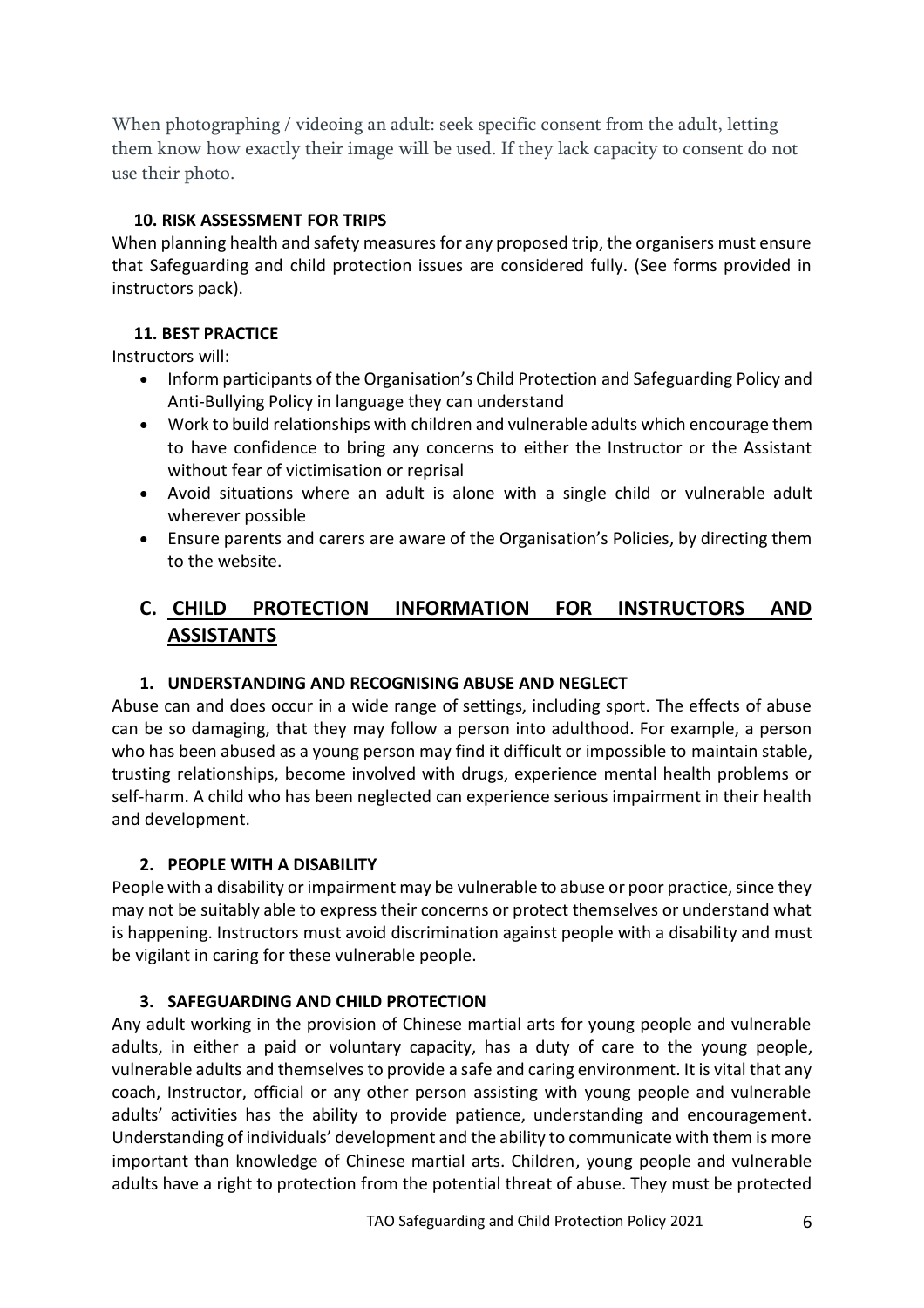from all forms of discrimination and abuse and treated equally, regardless of age, gender, race, culture, religion, language, sexual orientation or ability. Public or private facility providers that engage the services of BCCMA members on a paid or voluntary basis, and the employee themselves must be aware of the dangers of abuse, the forms it can take and its recognition, and demonstrate good practice within their Chinese martial arts training sessions.

#### **4. DEFINITION OF ABUSE**

For the purposes of this document we will refer to the definitions used by the Department of Health in their guidance and the statutory regulations. The BCCMA recognises the definition of abuse to be:

*'A violation of an individual's human and civil rights by any other person or persons'* and that:

*'Abuse may consist of a single act or repeated acts. It may be physical, verbal or psychological, it may be an act of neglect or an omission to act, or it may occur when a vulnerable person is persuaded to enter into a financial or sexual transaction to which he or she has not consented to or cannot consent. Abuse can happen in any relationship and may result in significant harm to, or exploitation of, the person subjected to it.'* 

Currently the Department of Health identifies six categories of abuse: Physical; sexual; psychological/emotional; financial or material; neglect and acts of omission; and discriminatory. Definitions are follows:

- **1) Neglect:** Where adults fail to meet a young person or vulnerable adult's basic needs like food or warm clothing or fail or refuse to give young people and vulnerable adults love, affection and attention. Young people and vulnerable adults might also be constantly left alone or unsupervised. Neglect in a sporting situation could include an instructor not engaging with them at the same level as anyone else in the group, not ensuring that young people and vulnerable adults were safe, exposing them to undue heat or cold, or to unnecessary risk of injury.
- **2) Physical:** Where someone physically hurts or injures young people and vulnerable adults, for example by hitting, slapping, pushing, kicking, shaking, squeezing, burning, biting, restraint, inappropriate sanctions or by giving young people and vulnerable adults alcohol, inappropriate drugs or poisonous substances. In sports situations, physical abuse might occur when the nature and intensity of training exceeds the capacity of the immature and growing body of the child, or exceeds their understanding.
- **3) Sexual:** Girls and boys are abused when adults use them or other young people (both male and female) to meet the adult's own sexual needs. This could include full sexual intercourse, masturbation, oral sex, anal intercourse and fondling. The display of pornographic material (books, videos or pictures) to young people and vulnerable adults is also a form of abuse. Coaching or activities that involve physical contact with young people and vulnerable adults, e.g. stretching or supporting, could create potential situations where sexual abuse could go unnoticed. The power of the instructor over young people and vulnerable adults, if misused, could also lead to the development of situations in which abuse may occur.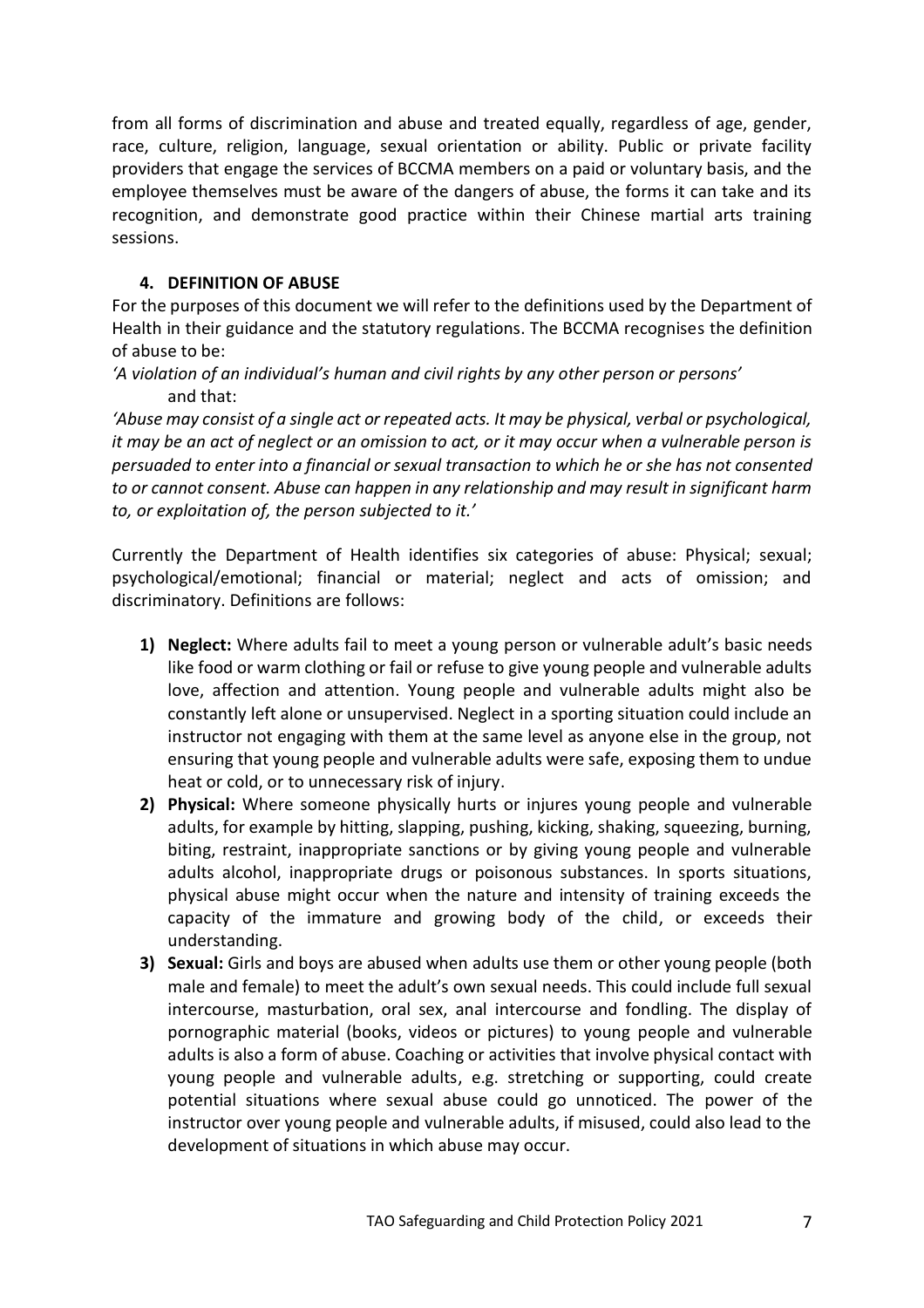- **4) Emotional:** Emotional abuse can be described as the persistent emotional ill treatment of a child, which can cause severe and persistent adverse effects on the child's emotional development. Persistent lack of love, affection, or attention; where a child or vulnerable adult may be constantly shouted at, threatened or taunted and become very nervous and withdrawn, would constitute emotional abuse. Emotional abuse could also occur when there is constant overprotection (which prevents a child or vulnerable adult from socialising), or there is neglect, physical or sexual abuse. Emotional abuse might occur in sport sessions if young people and vulnerable adults are subjected to repeatedly being isolated from or left out of the group; constant criticism or bullying; or unrealistic pressure to perform to high expectations.
- **5) Bullying:** It is important to recognise that in some cases of abuse, it may not always be an adult abusing a young person or vulnerable adult. It could be that the abuser is a young person or vulnerable adult themselves and this is recognised as bullying. It is important to be aware that adults can bully too. Bullying may be seen as deliberately hurtful behaviour, usually repeated over a period of time, where it is difficult for those bullied to defend themselves. Although anyone can be the target of bullying, victims are often shy, sensitive and perhaps anxious or insecure. Sometimes they are singled out for physical reasons – being overweight, physically small, having a disability or belonging to a different race, faith or culture. Bullying often takes place in schools or other environments where children meet, and research shows it can and does occur where there is inadequate supervision  $-$  on the way to and from school, at a sporting event, in the playground and changing rooms. It is important to remember that severe cases of bullying may amount to abuse. The SO will help Instructors decide on the appropriate procedures to adopt. (See TAO Anti- Bullying policy)

## **Abuse of Trust**

The Sexual Offences Amendment Act 2000 makes it an offence for an adult to have a sexual relationship with a person less than 18 years of age where the young person has a relationship of trust with the adult by virtue of their residential or educational circumstances. While the Act does not cover the relationship between a sports coach and participant in organisations other than schools, the TAO considers that this relationship is one of trust. It therefore requires:

- All members engaged in instructing or assisting in the training of young people to avoid any sexual relationship with participants under 18 or vulnerable adults
- All those in the TAO to raise concerns about behaviour by those instructing or assisting in the training, which may be harmful to those in their care.

#### **Poor Coaching Practice**

Poor practice may be defined as any action or behaviour that contravenes the following:

- Best coaching practice as advocated in the most current version of the Taoist Arts Organisation Instructors' Manual
- Coaching guidelines as issued from time to time by the British Council for Chinese Martial Arts
- Taoist Arts Organisation Code of Conduct
- Taoist Arts Organisation Anti-Bullying Policy
- Taoist Arts Organisation Equal Opportunities Policy
- Taoist Arts Organisation Safeguarding and Child Protection Policy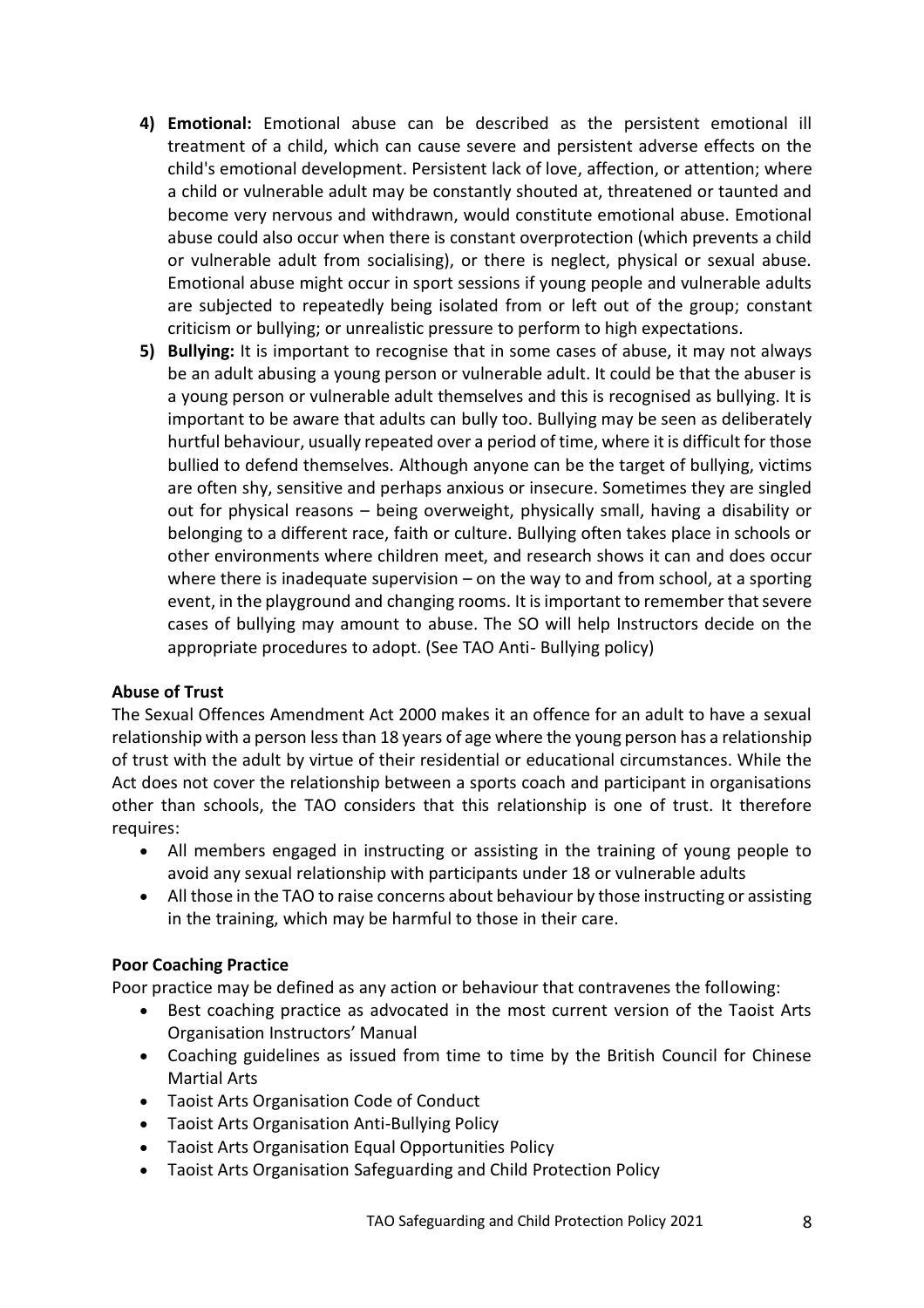In its extreme form, poor coaching practice may amount to abuse. Again if there is any doubt you should consult the S.O.

#### **Inequality & Discrimination**

It is possible that people from any minority group within the organization may experience harassment and discrimination because of their difference. This may be because of e.g. race, faith or disability, but there are many others and discrimination on whatever ground clearly causes harm and could lead to abuse.

Through awareness of factors which may lead to discrimination and therefore possible abuse, plus adherence to the Taoist Arts Organisation Equal Opportunities Policy, problems arising from discrimination should be avoided.

#### **5. INDICATORS OF ABUSE**

Some indications that a child or vulnerable adult has been abused may include:

- Unexplained or suspicious injuries such as bruising, cuts or burns, particularly if situated on a part of the body not normally prone to such injuries.
- An injury for which the explanation seems inconsistent or for which multiple explanations are given.
- The child or vulnerable adult describes what appears to be an abusive act involving him/her.
- Someone else (a child or adult) expressing concern about the welfare of another child or vulnerable adult.
- Unexplained changes in behaviour over time eg becoming very quiet, withdrawn or displaying sudden bursts of temper.
- Inappropriate sexual awareness.
- Engaging in explicit sexual behaviour.
- Distrust of adults, particularly those with whom a close relationship would normally be expected.
- An apparent difficulty in making friends.
- The prevention by an adult from socialising with other young people or adults.
- Displaying variations in eating patterns including overeating or loss of appetite.
- Weight loss for no apparent reason.
- An increasingly dirty or unkempt appearance.

This list is not exhaustive and the presence of one or more indicators is not proof that abuse has actually taken place.

**It is not the responsibility of those working with young people and vulnerable adults to decide that child abuse has occurred, but it is their responsibility to recognise and act on any concerns by reporting any incident to the TAO Safeguarding Officer.** 

The TAO SO will advise on the appropriate actions and on any referrals to the appropriate authority.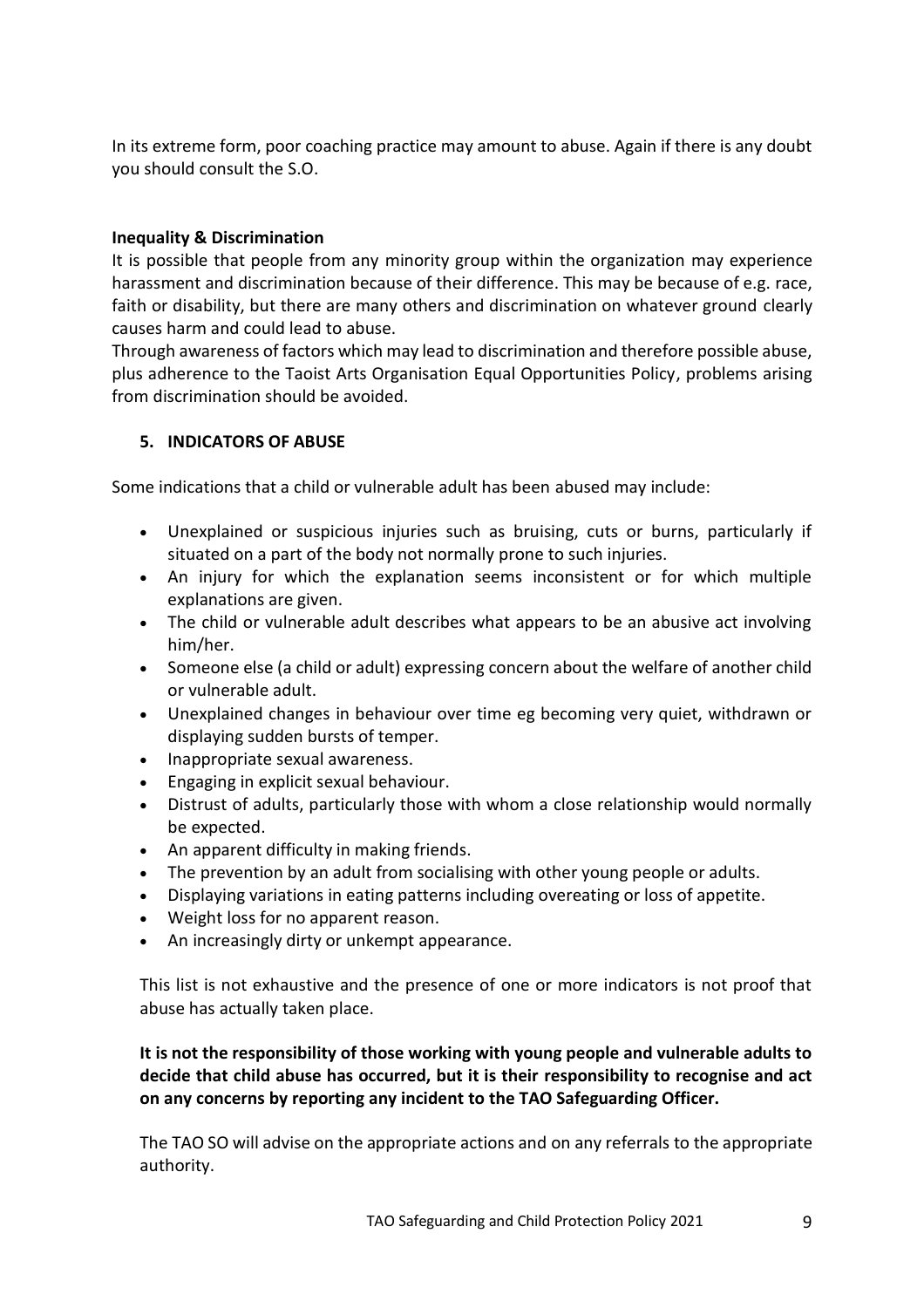# **D. GUIDELINES FOR INSTRUCTORS AND ASSISTANTS**

These Guidelines for Instructors and Assistants have been developed not only to protect young people and vulnerable adults, but also to help them to identify practices which could be misinterpreted and perhaps lead to false allegations of abuse. All Instructors and Assistants should, therefore, follow this code.

## **1. WORKING OPENLY TO AVOID FALSE ALEGATIONS**

Occasionally, false allegations of abuse are made about people. Anyone working with children or vulnerable groups should be mindful of this and make sure that they don't leave themselves open to it.

DO:

- Try not to work alone with a child, young person or vulnerable adult
- Include your assistant instructor, other members of the group, parents or carers while working with children or other vulnerable people
- Work openly, where others can see what you are doing and be able to report on safe practice
- DO NOT:
- Work with a child or vulnerable person on your own.
- Take a child or vulnerable person away from the group, e.g. into another room for training
- Take children or vulnerable people to and from events unaccompanied e.g. in your car

# **2. IF A YOUNG PERSON TELLS YOU THAT THEY ARE BEING, OR HAVE BEEN, ABUSED**

Young people will occasionally disclose abuse to an adult that they have come to trust. If they do tell you, they are doing so in the hope that you will stop it happening, even if they ask you not to do anything with the information. It takes great courage to disclose abuse and your response can be crucial – it is important that you react appropriately.

DO:

- Remain calm and receptive
- Listen without interrupting
- Only ask questions if you need clarification leading questions should not be asked as they may cause legal difficulties if the matter proceeds to Court
- Make it clear to the young person that you are taking them seriously
- Acknowledge their courage in telling you
- Tell them they are not responsible
- Let them know that you will do all that you can to help them